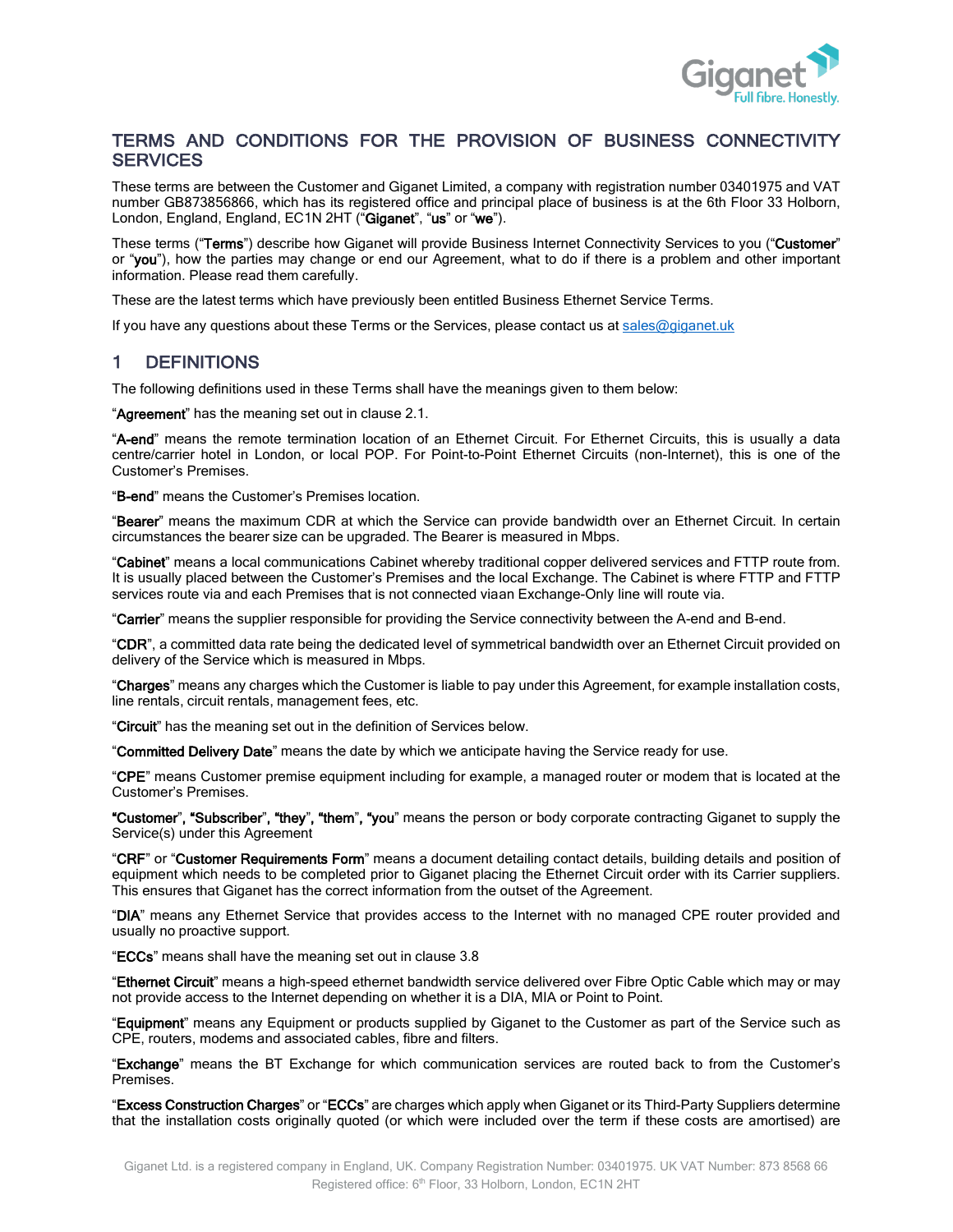

insufficient to cover the actual cost of the installation works. Such fees (where applicable) will be notified to the Customer following a site survey.

"Event of Force Majeure" means and event beyond the control of Giganet and its suppliers preventing a Party from complying with any of its obligations under this Agreement which include but are not limited to acts of God (including fire, flood, earthquake, storm, hurricane or other natural disaster), war, invasion, act of foreign enemies, hostilities (regardless of whether war is declared), civil war, rebellion, revolution, insurrection, military or usurped power or confiscation, terrorist activities, nationalisation, government sanction, blockage, embargo, interruption or failure of electricity or telephone service, wireless interference, failure of the wider Internet, or Internet's systems such as domain name system, routing, peering or transit affecting a number of other providers.

"Fair and Acceptable Use Policy" means Giganet's fair and acceptable use policy which can be located at [www.giganet.uk/terms](http://www.giganet.uk/terms) 

"Fibre" means an optical fibre connection either from the Exchange to the Customer's Premises, or from the local green cabinet to the Customer's Premises.

"FTTP" means a technology called 'fibre to the premise' whereby Fibre is used to connection to the Premises via a Cabinet and the Cabinet is also connected by Fibre to the Exchange.

"Giganet Limited" ("Giganet", "us", "we", "our") is a provider of various Internet services, registered in England and Wales (Company no :03401975 and VAT no: 873856866) having its registered office and principal place of business is at 3 The Belfry, Solent Business Park, Fareham, Hampshire, PO15 7FJ. Our services are offered under our brand name, 'Giganet'.

"IP address" means the unique Internet Protocol address assigned to your connection.

"LAN" means the Customer's private local area network.

"MBORC" means "Matter Beyond Our Reasonable Control" including an Event of Force Majeure.

"Mb/s", "Mbps", "megabits per second" means a term used to describe how much data can be sent across a Circuit in a given time. 1 megabit =  $106$  bits =  $1000000$  bits =  $1000$  kilobits.

"MIA" means a managed internet ethernet service involving the provision of access to the Internet through a managed CPE router which is proactively monitored and supported.

"Minimum Notice" means the notice required to terminate the relevant Service.

"Minimum Period" means the minimum period/term for the supply of the relevant service.

"MRC" means any monthly recurring Charges for the Service.

"NTE" means network termination equipment which is typically installed, owned, operated and supported by the Carrier that typically terminates the Service at the A-end and/or B-end of the Service. Any CPE devices typically plug into this NTE as their gateway.

"Order" has the meaning set out in claus[e 2.1.](#page-2-0)

"Physical Faults" means a fault arising from the discovery of faulty hardware. Physical Faults are usually those where no data rates can be achieved.

"Premises" means the Customer's property or premises at which any Equipment shall be installed (and programmed) if necessary and/or the Service provided.

"Privacy and Cookie Notice" means Giganet's privacy policy and cookie notice which can be located at [www.giganet.uk/privacy-policy](http://www.giganet.uk/privacy-policy) 

"Point to Point" means a service which involves the delivery of Ethernet layer two connectivity between Point A and Point B and provides no Internet access.

"POP" means point of presence, a node within the Giganet or its supplier's network, sited within a data centre. It is the local point within the network to where Internet circuits are terminated at the A-end.

"RIPE NCC" means Réseaux IP Européens Network Coordination Centre, the body responsible for administering IP addresses within Europe, the Middle East and parts of central Asia.

"Service", "Services" or "Circuit" means the supply, connection and provision of a dedicated Ethernet Circuit for the Customer's business purposes.

"Service Credit" means a full or partial credit against Charges.

"Service Levels" means the service levels in claus[e 5](#page-4-0) or such other service levels as may be agreed in writing between the parties from time to time.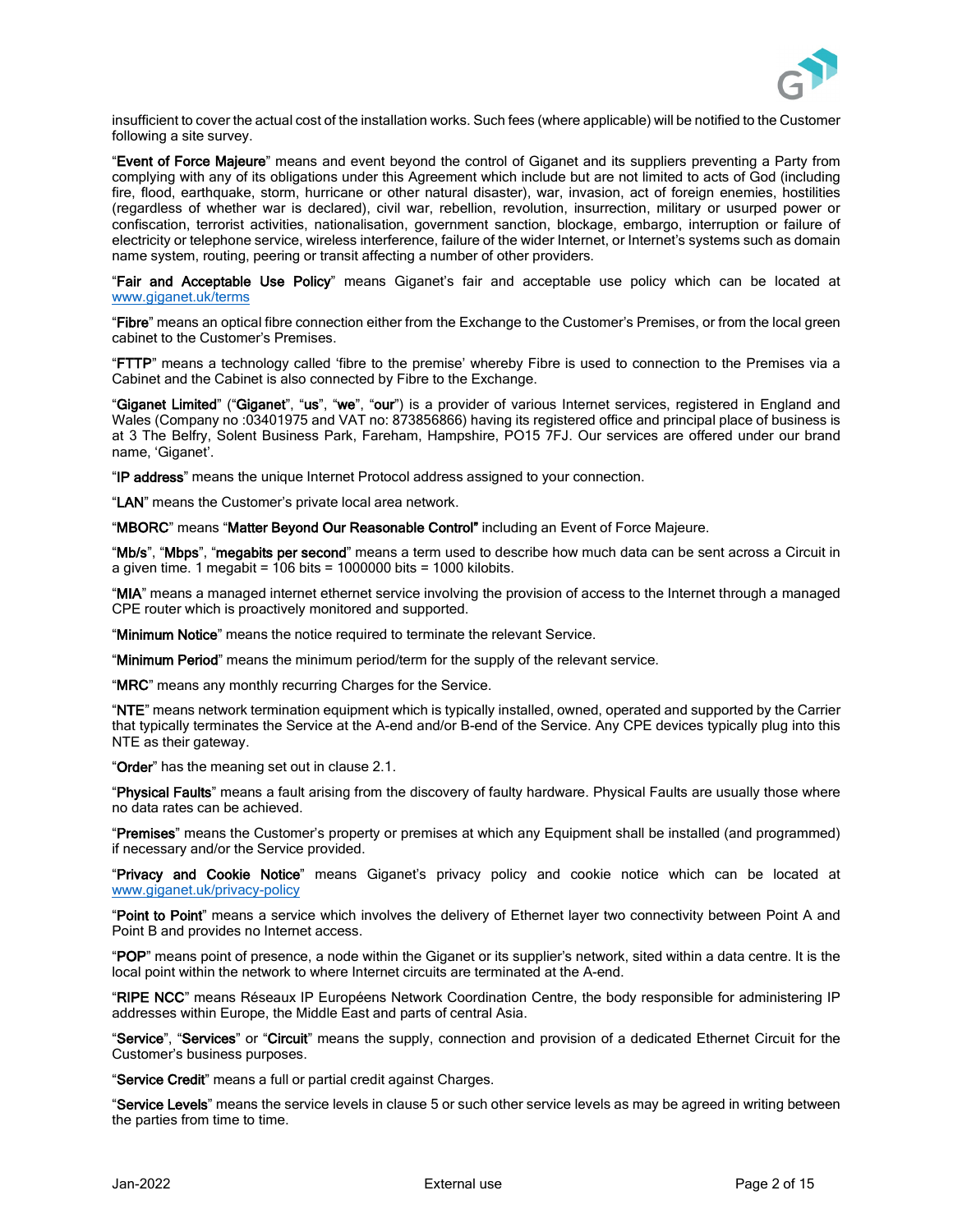

"Terms" has the meaning set out in clause [2.1.](#page-2-0)

"TRFS" means target ready for Service, the initial date which is supplied by the Giganet provisioning team as an estimated activation date. This is not a binding date, nor is it a Committed Delivery Date and should be used as a guide only as to the likely activation date. The TRFS is based on standard lead times and may vary post survey.

"Third Party Supplier" means the provider of any third-party services.

"User" or "Users" means any natural person that uses the Service, or in the case of automated, or programmed actions, an automated computer program or software accessing the Service.

"Variation Agreement" means a variation agreement amending these Terms.

"Wires Only" means an Ethernet Circuit provided with no managed CPE. Usually, the Customer is responsible for sourcing their own CPE equipment where required.

## 2 INTRODUCTION

- <span id="page-2-0"></span>2.1 These terms and conditions (**'Terms'**) together with a signed Customer order form ('Order'), a completed CRF, our Privacy and Cookie Notice and our Acceptable Use Policy set out the legal terms between you and Giganet and the basis on which Giganet will provide Equipment and Services to you (collectively, the 'Agreement') which forms our contract under England and Wales Contract Legislation.
- 2.2 You agree to be bound by these Terms either by signing an Order, or by your use of the Services or by allowing others to use the Services. In the event of a conflict between these Terms and the Order, the Order Form will prevail.
- 2.3 Giganet will supply you with the Services in accordance with our Agreement.
- 2.4 Giganet reserves the right to make any changes to the Agreement, including changes to the Service Levels as is required from time to time to reflect:
- 2.4.1 Technical and operational changes to the core Giganet network or that of one of our Third-Party Suppliers provided such changes do not materially affect the applicable service provided to the Customer; or
- 2.4.2 Changes enforced by law, regulation or codes of conduct which may be altered or issued from time to time.

### 3 ORDERING PROCESS

- 3.1 Giganet's Services can be ordered by telephone, email, or in person. A contract comprising a link to these Terms will be emailed to you for your acceptance and signature. Giganet processes paperwork and contracts electronically using DocuSign. Your eSignature indicates that you would like to place an Order for the Services specified in the Order subject to the Terms and our Agreement.
- 3.2 Giganet will endeavour to notify acceptance or rejection of your Order form by email within a target of 5 working days. You are obliged to provide:
- 3.2.1 A fully completed and signed copy of your Order form; and
- 3.2.2 A fully completed CRF detailing contact names, site addresses, and termination details as requested on the current published CRF.
- 3.3 Our Agreement comes into effect on the date that you sign the Order
- 3.4 Giganet will endeavour to issue a TRFS at the same time at which it acknowledges receipt of your signed agreement and provides confirmation of your Order. The TRFS is the day on which we expect (based on standard lead times) Service activation to commence, and therefore the date which the Service may start.
- 3.5 Throughout the provisioning process, Giganet will need to communicate with named member(s) of your staff (or their nominated representatives) to arrange access to you or your end user's premises for Giganet or its Third-Party Suppliers. Any delays to these requests either by you, your representatives, an end user, or a landlord of the termination premises will delay Giganet from meeting the TRFS and from issuing a Committed Delivery Date.
- 3.6 Giganet requires contact details, specifically a valid e-mail address for you or your representative (and their backup) for users in the roles responsible for the internal management and support of the Service and financial aspects. The users of the e-mail accounts are responsible for maintaining and regularly checking email communication. You must notify Giganet as soon as any of these details change. Giganet will use these E-mail addresses as the primary means to contact you for all purposes in connection with the Service. E-mails sent to you include, but are not limited to, your monthly invoice, warnings or alerts, marketing information, network maintenance advice and other information as we see relevant to delivering your Services. You must periodically check any anti-spam systems in case e-mails sent from us are mistakenly marked as spam. We recommend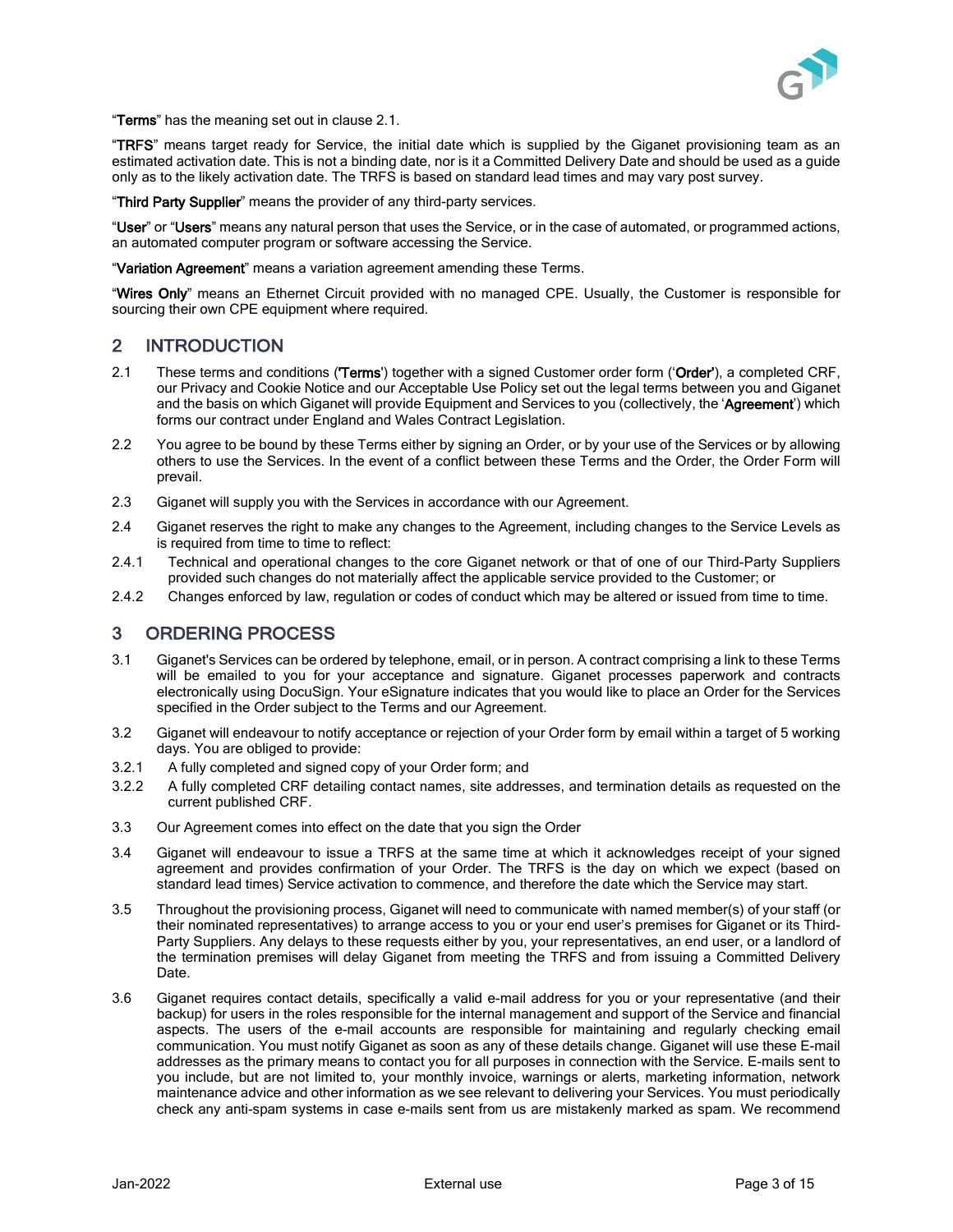

you add our domain names to your whitelist or safe senders list. We may send from the following domains: @ giganet.uk and @giga.net.uk.

- 3.7 Within 25 working days of acceptance of your Order, Giganet or its third-party representative will typically perform a Premises survey at the termination location(s), also known as a 'Site Survey' following which Giganet will endeavour to issue a Committed Delivery Date.
- <span id="page-3-0"></span>3.8 Excess Construction Charges: When Giganet or its supplier considers that the installation costs originally quoted (or which were included over the term if these costs are amortised) are insufficient to cover the actual cost of the installation works excess construction fees or charges ('ECCs') will be payable by you. ECCs (where applicable) will be notified to you post Site Survey. At this point, you Order will be placed on automatic 'hold' until you agree (or not) to pay the ECCs. You have 20 working days to decide and to notify Giganet in writing of your decision. Please note that each elapsed day during this 20-day period will be automatically added to the Committed Delivery Date. If you agree to pay ECCs, the provisioning service will resume, and a Committed Delivery Date issued in due course. Should you decline, you have the right to cancel your Order with no further charges subject to clause [3.8.](#page-3-1) Should you fail to notify Giganet of your decision within 20 working days we may consider your Order cancelled and standard cancellation fees will apply.
- <span id="page-3-1"></span>3.9 ECCs of the equivalent of one months' payment or under will be considered to be automatically accepted by you and will also not be automatically rejected. Any ECCs above will follow the standard process explained above.
- 3.10 Dual Circuits:
- 3.10.1 In the event that you take a dual Circuit solution from Giganet, where the tail Circuits are provided by alternate Carriers (or the same Carrier but via geographically diverse PoPs) and one is configured as primary, with the other as a backup, then Giganet will provide a TRFS and a Committed Delivery Date for each Circuit. The delivery processes outlined in these Terms will apply to each. Where the solution is quoted and sold at a fixed monthly, quarterly or annual price, Giganet reserve the right to charge for separate services as they are delivered. e.g. Customer takes 100Mbps leased line with a 10Mbps leased line backup. In this event, Giganet will charge for the first circuit and accompanying hardware (such as, but not limited to, routers, firewalls or cable trays) delivered on a pro rata basis, as this is a useable Internet connection. The final charges will be applied on delivery of the second circuit and its confirmed live backup status presented in a working condition. At this stage, the contract term of our Agreement for the solution (e.g. you taking a 36 month term contract, with a 1000Mbps primary and a 100Mbps backup circuit) will start. The 1000Mbps circuit is delivered (as working) 2 months before the backup circuit. The 36-month term of the Agreement will not start until the delivery of the backup Circuit. This means that the Customer will be liable to pay the installation, monthly rental and reasonable set up costs as described above for the primary Circuit for an additional 2 months in this example. In all cases, unless otherwise agreed, Giganet and its Third-Party Suppliers will endeavour to provide both or any Circuits as part of any given solution at the same time. When this is not practicable or if any third part service provider will not accommodate such requests, then you will be liable for all Charges as they arise on the activation date of said Services.
- <span id="page-3-3"></span><span id="page-3-2"></span>3.10.2 In the event that you take an ADSL backup service for your Circuit, Giganet will use reasonable endeavours deliver the ADSL service and the Ethernet Circuit as close to the Ethernet Circuit Committed Delivery Date as possible. The exception to this will be when you ask us for the ADSL service to be supplied in lieu of the Ethernet Circuit being fulfilled. In this instance, we will charge pro rata for the delivery and rental of the ADSL service and accompanying hardware (such as, but not limited to, routers, firewalls or cable trays). The final charges will be applied on the activation date of the primary Ethernet Circuit.
- 3.10.2.1 At no time will the provision of an ADSL back-up service be subject to Service Delivery Credits. The ADSL circuit terms and conditions specific to the installation and use of that line are separate from these Terms and are available on request from Giganet.
- 3.10.2.2 Where ADSL backup services are purchased, it is your responsibility to ensure that there is an adequate, uncompromised BT analogue PSTN circuit. Should you not provide a valid telephone number for this PSTN circuit, then Giganet will not be able to provide the ADSL service. Similarly, if the PSTN termination is not in the correct location (it should be within 3 metres of the planned Ethernet Circuit termination point) then Giganet will not be able to provide the ADSL service as a backup.
- 3.10.3 When an installation fee is levied (as per your Order form), we will invoice this fee which must be paid before we hand over the Service to you or an end user.
- 3.10.4 Subject to [3.10.1](#page-3-2) and [3.10.2,](#page-3-3) the term of our Agreement as indicated on your Order form will not start until the final Circuit or complete solution is delivered. i.e. the service charges and start dates of individual Circuits may be staggered, but the service solution term will start and end at the same time. This means that the first Circuit to be provisioned will be invoiced prior to the term of the Agreement starting, and the invoice period in lieu of the backup or secondary circuit(s) will vary depending on the independent tail circuit Committed Delivery Dates. Wherever possible however, we will try to ensure that the Committed Delivery Date for each Circuit in a multi-circuit solution are as close together as possible.
- 3.11 Customer's Responsibilities: It is the responsibility of the Customer at all times to ensure the following: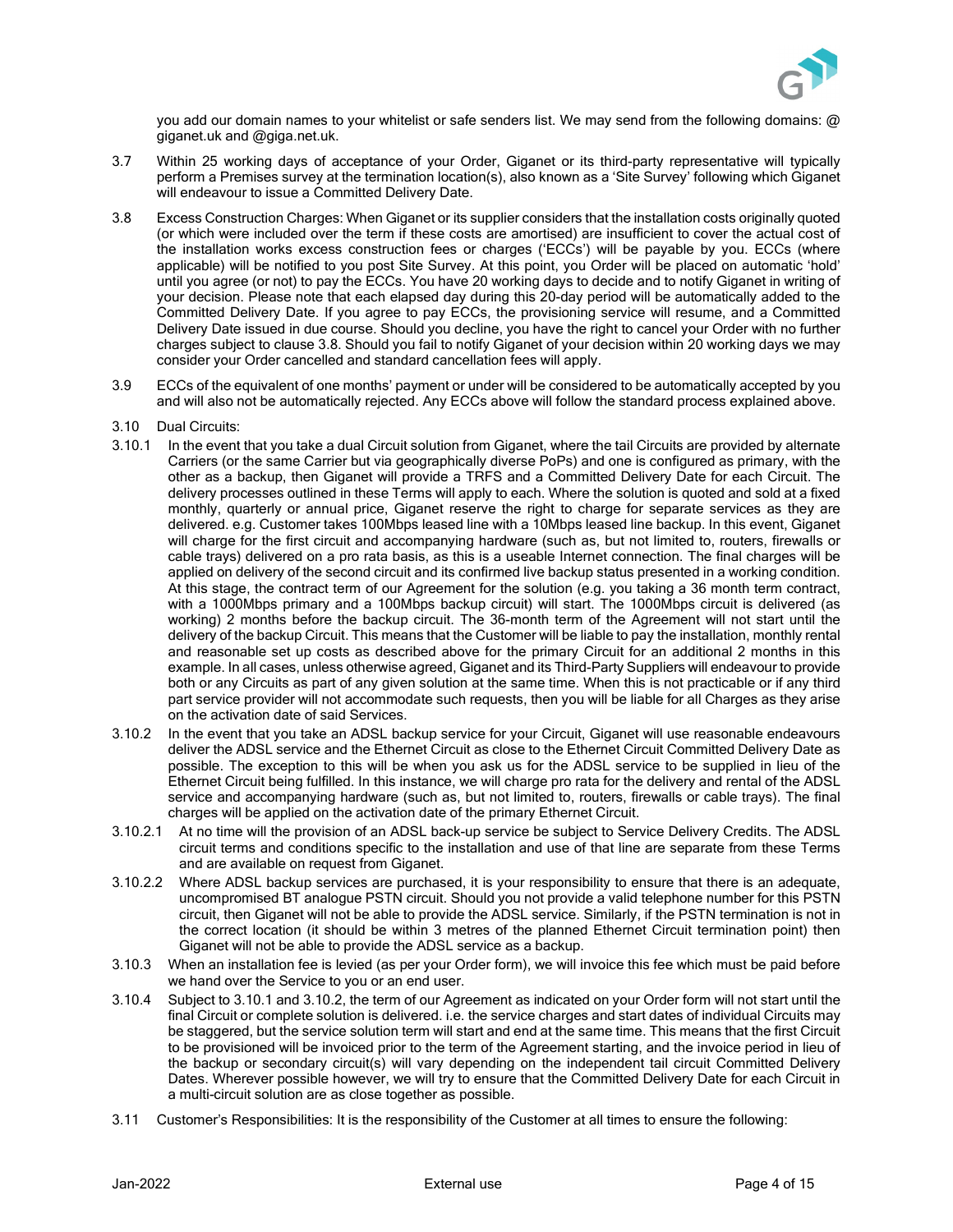

- 3.11.1 A 3-pin standard UK plug socket is available for each piece of required electronic equipment supporting the Service provided. Typically, this will be one socket for each carrier NTE, and one for each router (or CPE) supplied by Giganet to support the Service. In addition, additional power sockets may be required as directed following initial Site Survey depending upon the solution(s) purchased.
- 3.11.2 For all ADSL services, as a backup, you must ensure that a non-service bearing standard BT analogue PSTN line is available for Giganet to enable the ADSL service. This PSTN line must terminate within 3 metres of the location of the Giganet CPE.
- 3.11.3 That enough rack space, where the Customer expects the carrier NTE and Giganet CPE to be positioned within a data rack (standard UK 19inch width) with adequate power and power back-up, and that there is at least 3U of available space per single Ethernet Circuit. As much as 10U may be required in certain circumstances but this is the exception rather than the rule and should be identified at survey.

# 4 ACCESS TO PREMISES

- 4.1 We or our Third-Party Supplier's engineers may need to visit your Premises from time to (i) install the Services or Equipment (ii) carry out routine repairs or upgrades; or (iii) respond to calls from you regarding a potential fault with the Services or Equipment.
- <span id="page-4-1"></span>4.2 You confirm that you are the current occupier of the Premises and are either the freeholder or a tenant under a lease with legally binding permission from the freeholder for us to install Equipment and provide the Service there. Unless you tell us in writing that you do not have such authority, you agree to give us access to your Premises together with all necessary permissions to carry out work at your Premises and connect, maintain, change, replace, inspect or remove Equipment and supply the Services.
- 4.3 We are unable to install our Equipment and provide our Services until we have all necessary consents and permissions to do so. If we have to cross your land or install, maintain and operate our Equipment at your property, you hereby provide us with your consent to do so (and you agree to do your best obtain any such consent from another person if it is required). Before we install our Equipment and provide our service, you will provide us with any additional consents in the form of a wayleave agreement (an agreement which gives us a right to install, maintain and operate our Equipment over someone's land) suitable to us if such additional agreement is required. If you can't provide us with the consents and permissions we require under this clause or claus[e 4.2](#page-4-1) above, we may end this Agreement.
- 4.4 You agree to cooperate with us as reasonably required to connect you to our Services. We will cause as little disturbance as reasonably possible when carrying out any work at your property. We agree to repair any damage that we cause at your Premises.
- 4.5 For the avoidance of doubt, you do not have the right terminate this Agreement in the event of delay in securing necessary consents. You may only terminate this Agreement in accordance with clause [15.1](#page-11-0) in such circumstances in which case clause [15.2](#page-11-1) shall apply.

# <span id="page-4-0"></span>5 SERVICE LEVEL AGREEMENT (SLA)

- 5.1 Giganet offers a 99.9% uptime service level for all Ethernet Circuit Services, extending to 99.99% where a backup service is taken. Please note that failure to provide Giganet with an onsite contact throughout the duration of a fault can result in the time it takes to resolve a fault to be extended. Any such failure will be your responsibility and therefore no Service Credits or compensation will be provided by Giganet.
- <span id="page-4-3"></span>5.2 Giganet provides optional 'active alerts' on all MIA circuits or any circuits which are provided with managed CPE which is owned by Giganet and provided as part of a managed service. This means that in the event of any problems detected on your circuit, Giganet will, with best endeavours, be able to notify a named member (or members) of your staff of such issues via SMS or E-mail. The following rules in the table [below](#page-4-2) are set as a target only.

<span id="page-4-2"></span>

| Fault or problem detected                                                                     | Time of dav                  | Target response | Method of response                                                                    |
|-----------------------------------------------------------------------------------------------|------------------------------|-----------------|---------------------------------------------------------------------------------------|
| Giganet IP monitor flags alert<br>that would appear to mean<br>Customercircuit has failed.    | Mon-Fri 0900-1700            | 15 minutes      | SMS alert or email (automated<br>generation) of a potential issue<br>with the service |
| Immediate investigation to<br>confirm if this is realor a glitch,<br>and where the fault lies | Mon-Fri 1700-0900<br>Sat-Sun | 30 minutes      |                                                                                       |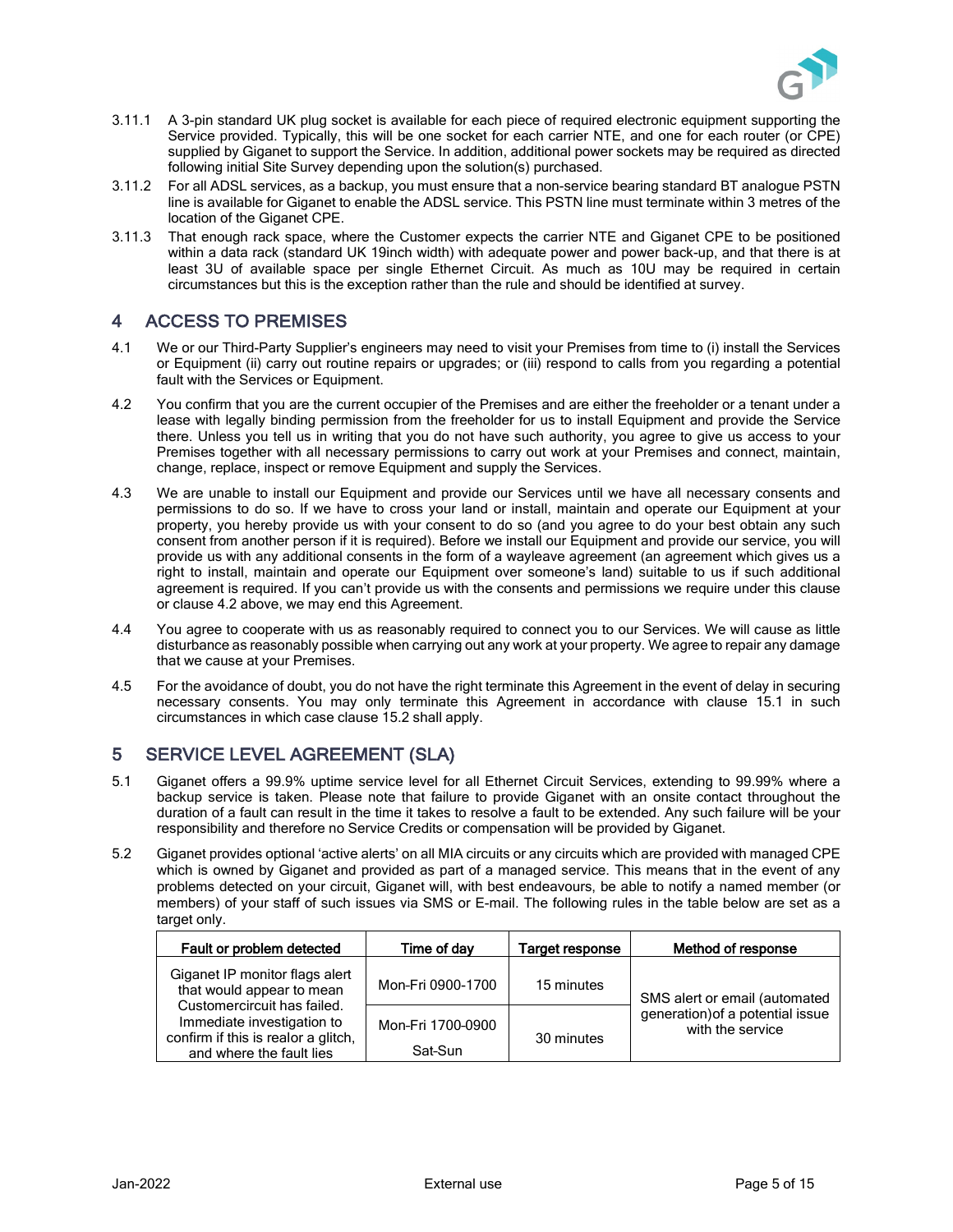

- 5.3 Where Customer's take an Internet facing Ethernet Circuit:
- 5.3.1 Giganet's target to repair all logical (hard down) is 6 clock hours. Logical faults are those relating to configuration or routing errors in any equipment used to deliver the Service, either the CPE provided by Giganet as part of the managed service, or NTE within the Giganet network and its supplier's network.
- 5.3.2 Giganet's target to repair all Physical Faults (hard down) faults is 24 clock hours. Physical Faults are those relating to the permanent failure of any transmission media or equipment, used to supply the service, in particular relating to broken fibre optic cables.
- 5.3.3 Giganet's target to repair all degraded performance or intermittent faults is 48 clock hours.
- 5.3.4 Where there is a physical fault relating to fibre or copper wire, the target time to resolve is within 24-48 clock hours.
- <span id="page-5-1"></span>5.4 Giganet will provide the Services in accordance with the Service Levels set out in its third-party service provider's service level agreements. Giganet shall be permitted to vary the Service Levels in these terms to align them with its providers' service level agreement upon sixty (60) days prior written notice subject to the varied Service Levels continuing to meet generally accepted industry standards.
- 5.5 In addition, Giganet will offer the following Service Levels on its core network (comprising any network infrastructure owned and operated by Giganet), outside of any maintenance events:
- 5.5.1 Less than 20m/s latency;
- 5.5.2 Less than 1% packet loss; and/or
- 5.5.3 Less than 10m/s jitter for 99.9% of the time.
- 5.6 Giganet retains the right to not pass on the benefit of service levels it has in place with its provider to the Customer, where the cost of administering the Service Credits, in Giganet's reasonable opinion, are disproportionate to the Service Credit likely to be received.
- 5.7 Specific uptime guarantees against your Service are provided at the point of quotation. Any Service availability or uptime guarantees exclude maintenance events (as defined in clause [8\)](#page-8-0) from their calculation, with the expectation of emergency maintenance events defined in clause [8.3.](#page-9-0)
- 5.8 'Service availability' is a measure of the relative amount of time a circuit is available for Customer use during a given calendar month. 'Service unavailability' is defined as any period for which the service is unavailable, measured from the time that (i) you or Giganet reports service unavailability to each other and opens a support ticket (Customer must obtain a reference number for their call – this is automatically given with email logged calls), until (ii) Giganet advises you that the Service is restored and operating in accordance with agreed specifications and closes the support ticket. Any periods of time during which a support ticket is kept open at your request following notification by Giganet that service has been restored, are not included in measuring the duration of a period of service unavailability.
- <span id="page-5-0"></span>5.9 When backup Circuits including ADSL backup services are taken, Giganet will provide a Service Levels of 99.99% for the solution as a whole. Giganet agrees to provide a solution whereby should one Circuit fail, then the backup line (Ethernet Circuit or ADSL) will be activated automatically within 5 minutes of the primary Circuit failing. Should the secondary (backup) Circuit fail to engage within 1 hour, then additional service unavailability Service Credits will apply in the following way:
- 5.9.1 Where ADSL backup is provided, and both the primary and the ADSL fail, then Giganet will pay Service Credits to the value of 1.25 times that which is stipulated within the table in clause [5.11.1.](#page-6-0) Exceptions are for when the backup service fails due to reasons beyond Giganet's control. Such reasons may include, but are not limited to third party activity, network failure outside of Giganet and its supplier's networks, power cuts, atmospheric and weather induced problems, natural disasters, or terrorist incidents.
- 5.9.2 Where a second Ethernet Circuit is installed in a failover or backup capacity, and both circuits fail, Giganet will pay Service Credits as per table in clause 5.11.1, but these will apply to the rental values of both circuits. Exceptions are for when the backup service fails due to reasons beyond Giganet's control. Such reasons may include, but are not limited to third party activity, network failure outside of Giganet and its supplier's networks, power cuts, atmospheric and weather induced problems, natural disasters, or terrorist incidents.
- 5.10 For Customers purchasing back-up services, should the primary circuit fail, and the backup service engage within the 5-minute period (as described in claus[e 5.9\)](#page-5-0) then Giganet will only be liable for Service Credits :
- 5.10.1 on the primary line, as described in the table below but, subject to clauses [5.9. G](#page-5-0)iganet will provide this pro rata to the value of the rental
- 5.10.2 on the primary circuit for Customers on fixed single payment contracts.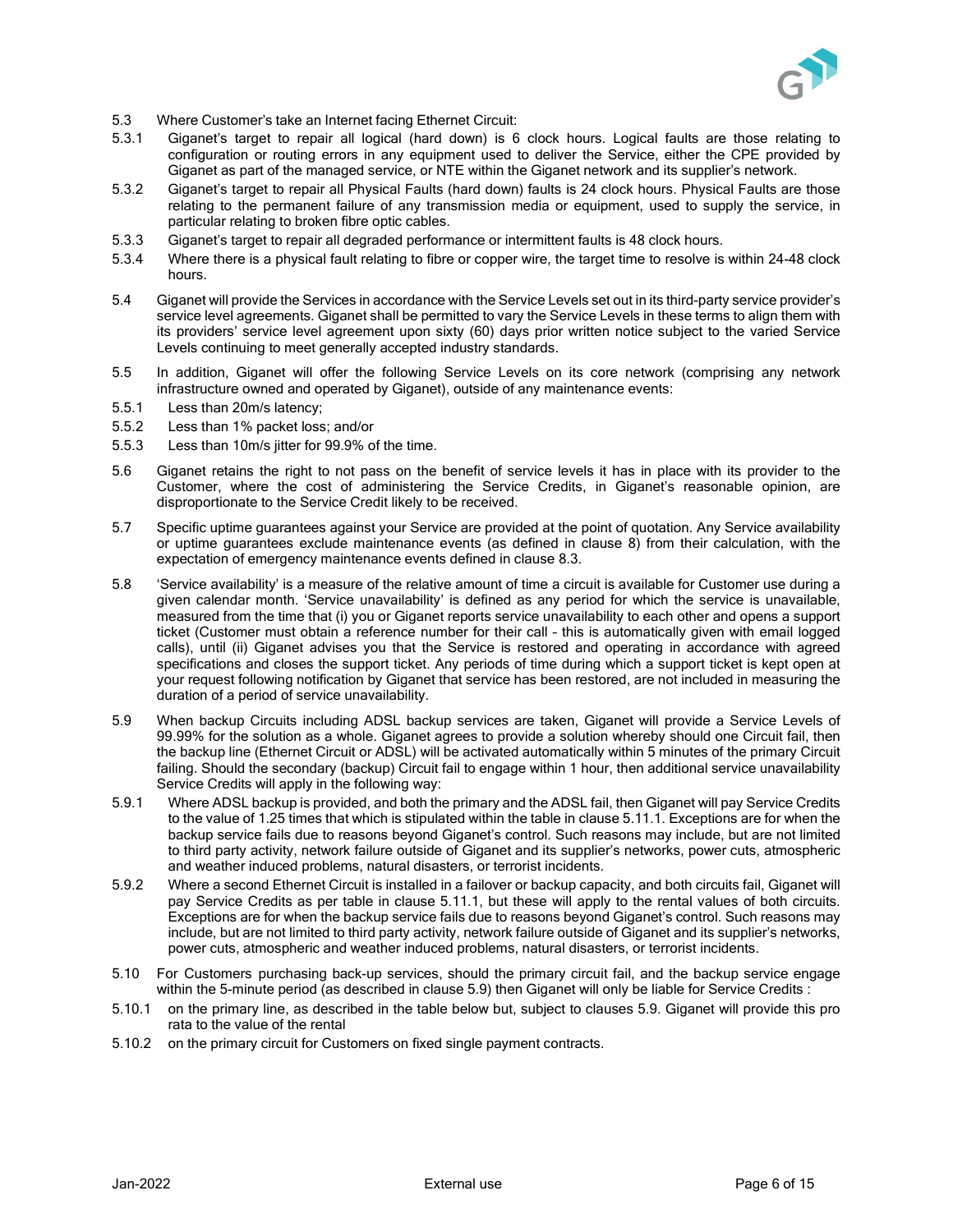

#### 5.11 Service Credits:

<span id="page-6-0"></span>5.11.1 In the event of Service unavailability, Giganet will credit the Customer in accordance with the following table.

| <b>Total Service unavailability per month</b> | <b>Service Credit</b> |
|-----------------------------------------------|-----------------------|
| Less than 1 clock hour                        | 0% of MRC             |
| 1 - 6 clock hours                             | 5% of MRC             |
| 7 - 24 clock hours                            | 10% of MRC            |
| 25 clock hours and above                      | 20% of MRC            |

- 5.12 In no event will Service Credits in any calendar month exceed 100% of the total MRCs payable by you for the Service in that month.
- 5.13 As a condition of entitlement to Service Credits, you shall cooperate with Giganet in addressing any reported service problems.
- 5.14 Service Credits are applied only upon your written request, which must be submitted within 15 working days of a valid support call reporting the incident and backed up by a reference number to support that claim. This can be submitted to the relevant Giganet staff by 1st class recorded mail, or by email.
- 5.15 All approved Service Credits claimed by a Customer for a given month will be totalled and applied to your next invoice for the Services, or promptly thereafter in the event of a dispute.
- 5.16 No Service Credits apply to newly installed Services or to Service reconfigurations requested by you, until five business days after:
- 5.16.1 The Service activation date; or
- 5.16.2 Completion of the Service reconfiguration, as applicable.
- 5.17 The Service Levels above apply only in respect of Services that are provisioned on Giganet and its supplier's network and, where applicable, to local access circuits provided by Giganet (via Third Party Suppliers). Service Credits will not be approved for network faults or fibre issues beyond Giganet's control.
- 5.18 Exclusions: No Service Credits shall apply to the failure of the Services to comply with a Service Level, or to any period of service unavailability, caused, in whole or part, by any of the following:
- 5.18.1 A failure of your own equipment or the equipment of your vendor;
- 5.18.2 A failure in local access facilities connecting you to Giganet or its supplier's network which are not provided by Giganet or its supplier;
- 5.18.3 Events of Force Majeure [;](#page-10-0)
- 5.18.4 Any act or omission of the Customer or any third party (including but not limited to, Customer's agents, contractors or vendors), including, but not limited to:
- 5.18.4.1 Failing to provide Giganet with an onsite contact and/or adequate access to facilities for testing;
- 5.18.4.2 Failing to provide access to Customer premises as reasonably required by Giganet (or its agents) to enable Giganet to comply with its obligations regarding the service;
- 5.18.4.3 Failing to take any remedial action in relation to a service as recommended by Giganet, or otherwise preventing Giganet from doing so;
- 5.18.4.4 Any act or omission which causes Giganet to be unable to meet any of the Service Levels;
- 5.18.4.5 Customer's negligence or wilful misconduct, which may include the Customer's failure to follow agreed upon procedures;
- 5.18.4.6 Any scheduled maintenance periods when Customer has been informed of such maintenance;
- 5.18.4.7 Disconnection or suspension of the service by Giganet pursuant to a right to do so under these Terms; and/or
- 5.18.4.8 Outages attributable to 'off-net circuits', that is:
	- Long haul domestic local access circuits in the USA, between an Giganet or supplier PoP and a Customer premises which is in a different local access transport area (LATA); and/or
	- Long haul international local access circuits provided in countries in which Giganet or its supplier do not operate its own network and provides the service using the services of Third Party Suppliers.

### 6 SERVICE DESCRIPTION

6.1 DIA (wires-only) Ethernet Internet circuits and Point to Point circuits: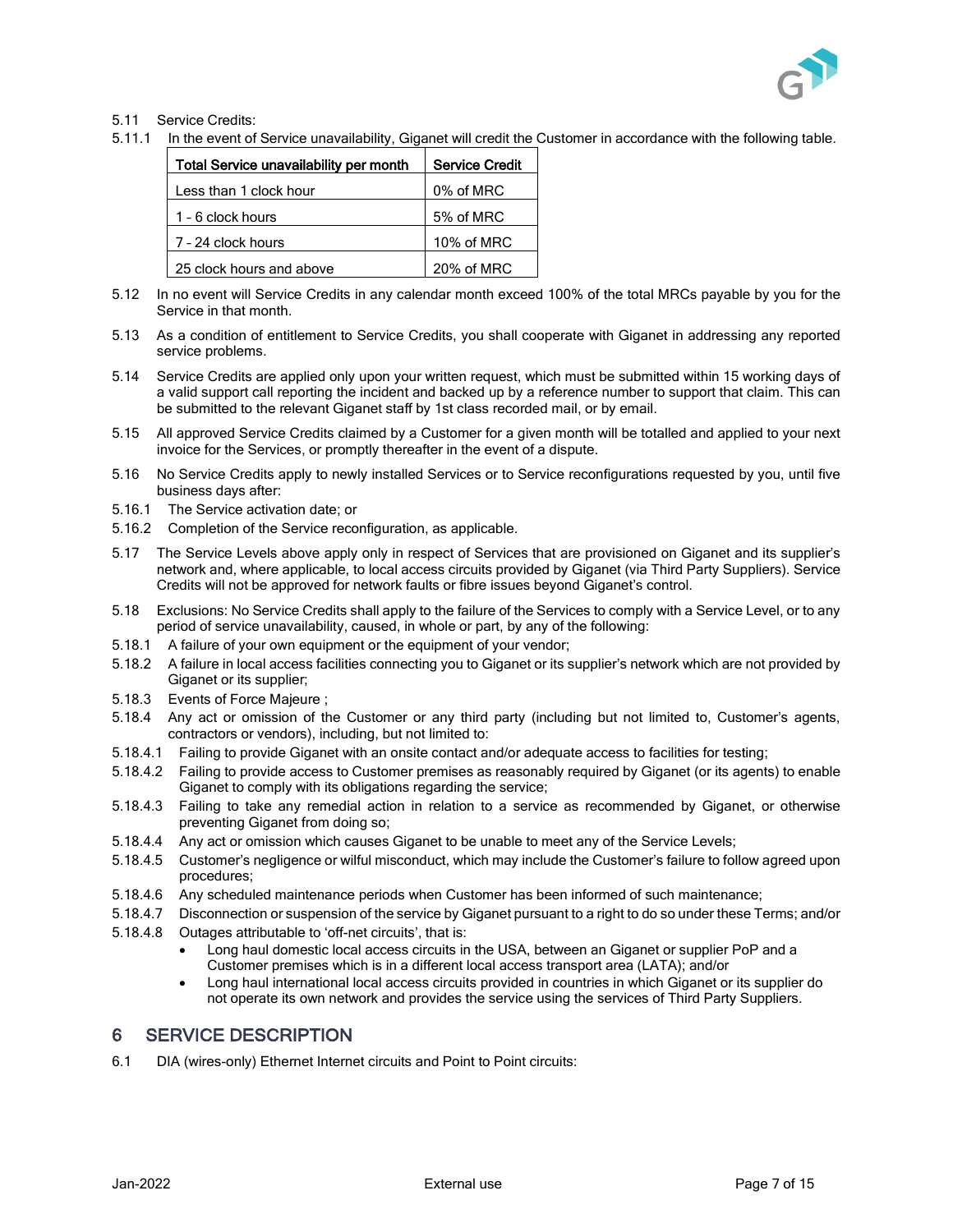

- 6.1.1 'Wires Only' is a term used to identify services which are not supplied by Giganet as 'Managed'. 'Managed Services' are those where Giganet retains ownership, access to, and control of the Customer Premises Equipment (CPE) which enable Giganet to actively support the service supplied and more importantly maintain the Service Levels. The type of Wires Only services available are detailed below in clauses [6.1.2](#page-7-0) and [6.1.3](#page-7-1) below.
- <span id="page-7-0"></span>6.1.2 IMPORTANT: Where Wires Only services are offered, Giganet is not responsible for the CPE chosen by the Customer, nor can it advise on whether the chosen (un-tested) CPE should work with our Services. Giganet has extensively tested the CPE for all Giganet Managed Services, and whilst it is largely accepted that many third party supplied CPE should work, it is not responsible for instances where it does not. The following general criteria should be read and fully understood before taking any Wires Only service:
- 6.1.2.1 It is our recommendation that the Customer should have a good technical understanding of IP Networks, and the ability to support the CPE they supply;
- 6.1.2.2 For Internet circuits, CPE supplied should be a Layer 3 device capable of supporting BGP (Border Gateway Protocol);
- 6.1.2.3 For point-to-point circuits, are Layer 2, and BGP is not required;
- 6.1.2.4 Many entry level enterprise class firewalls will not support BGP;
- 6.1.2.5 Giganet will provide BGP configuration information and IP addressing;
- 6.1.2.6 BGP security passwords are not used by default;
- 6.1.2.7 Private AS is supplied to the Customer as standard;
- 6.1.2.8 Use of registered AS numbers can be authorized by Giganet network engineering on a case by case basis (NSSP);
- 6.1.2.9 Normally link level and routed subnets are provided by Giganet;
- 6.1.2.10 PI and private addressing may be considered as an alternative on a case by case basis (NSSP);
- 6.1.2.11 Giganet can provide technical assistance to Customers wanting a Wires Only product e.g. with testing equipment, or researching whether we could support certain CPE, which will be charged at £150 per hour (or £1000 a day); and
- 6.1.2.12 Faults; where the Customer logs a fault and Giganet are left liable for charges incurred by false errors, abortive site visits, or site visits proving the circuit is not at fault, then any resulting charges will be passed on to the Customer.
- <span id="page-7-1"></span>6.1.3 Types of Wires Only Services Available
- 6.1.3.1 DIA circuits are those where the Circuit and network infrastructure are provided in the same way as a fully managed service, but Giganet is not responsible for any termination CPE (i.e. Routers or Firewalls). These devices are supplied and managed by the Customer or its end user. Due to the nature of these services, where Giganet is not in control of the CPE, then the Service Level is reduced (clauses [6.1.4\) b](#page-7-2)elow that of our Managed Service.
- 6.1.3.2 Point to point circuits are those which are completely off-net from the Giganet or its supplier's network. Simply, in this instance, Giganet are reselling a carrier local network services to the Customer. Because point to point circuits don't route our network or our supplier's, no monitoring equipment is available, therefore we cannot provide as a fully managed service, and the SLA is reduced (clauses [6.1.4\) .](#page-7-2) Any specific technical detail which a Customer may require to connect such circuits (end-to-end) will be provided from standard documentation on a case-by-case basis by the off-net provider.
- <span id="page-7-2"></span>6.1.4 SLA amendments to those in claus[e 5](#page-4-0) specifically for 'unmanaged' circuits. Such circuits referred to generally, but not exclusively, as Wires Only services, Wires Only DIA circuits, and point to point (or point to multi point) circuits:
- 6.1.4.1 In the event of a fault, Giganet will offer best efforts to the Customer to resolve the issue. In the event that a fault is logged, the first checks made by Giganet will be internally and with the Carrier providing the tail circuit(s). If they are deemed to be working within normal parameters, then the Customer managing the CPE device should be on site (or have remote access to) the CPE to manage queries between the device and the Giganet/supplier edge network. In these instances, it is the Customer's responsibility to provide Giganet support staff with correct passwords and administrator rights as required, to help troubleshoot the issue.
- 6.1.4.2 Giganet will use reasonable efforts to maintain the SLA stated in claus[e 5](#page-4-0) for the logical fix. However, as we are wholly reliant on the Customer so we cannot agree to be bound by these times, and in addition, no compensation will be payable in the event that any published SLA timescales are missed.
- 6.1.4.3 Similarly, we will endeavour to resolve all physical line faults within the SLA stated in clause [5.4, b](#page-5-1)ut again there is no compensation available should timescales slip on an unmanaged service
	- The demarcation point for Giganet's unmanaged, Wires Only services is the tail circuit carrier's NTE
	- The Customer may be required to provide detailed diagnostics from the CPE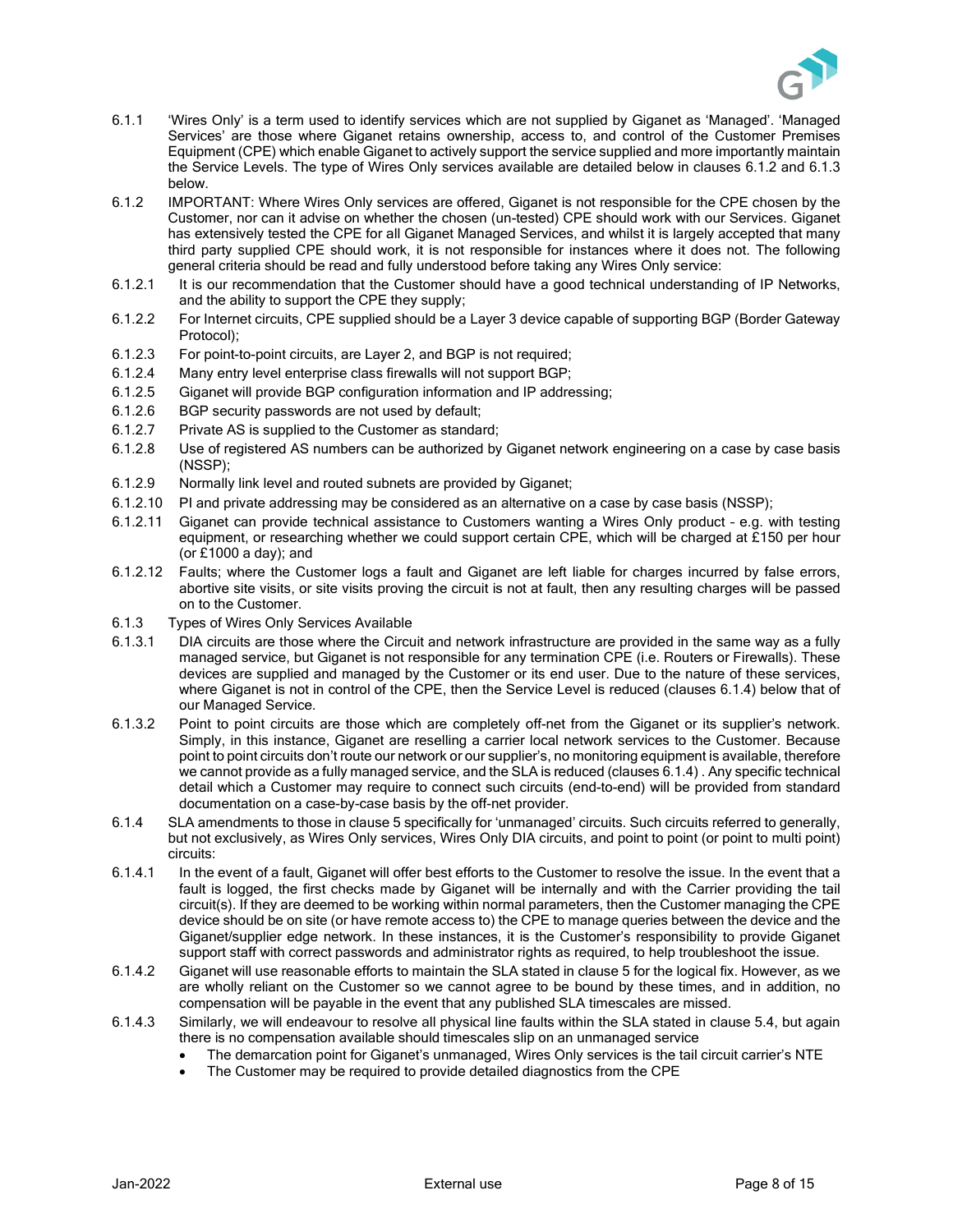

- 6.1.5 Wires only DIA services are only available for single Ethernet Circuits no ADSL backup or leased line failover services are available as 'wires only'.
- 6.1.6 It is the responsibility of the Customer to raise a potential fault with the Giganet helpdesk, as Wires Only services are not monitored proactively by Giganet. Therefore, for these services, clause [5.2](#page-4-3) of these Terms are void for Wires Only services.

### 7 EQUIPMENT

- 7.1 Giganet retains full ownership of any Equipment provided (excluding carrier NTEs) to deliver the Service throughout the life of the Service, and upon any termination or expiry, Customers are expected to return the Equipment (excluding carrier NTE(s) to Giganet at their cost using a fully insured postal service.
- 7.2 Any NTEs, where provided, remain the property of the Carrier.
- 7.3 Where Equipment is provided, it must not be tampered with, unplugged, changed, damaged or otherwise interfered with and you shall not let any other person do so.
- 7.4 From time to time, the Equipment may be discontinued by the manufacturer, meaning that it can no longer be ordered, but devices that are in use will continued to be supported by Giganet.
- 7.5 You are responsible for any damage or loss of the Equipment, unless it is caused by our negligence or our contractors whilst installing, upgrading, or maintaining the Equipment or if the fault is caused by the Equipment during its normal operation.
- 7.6 You are responsible for ensuring that the Equipment is secure and protected from unauthorised interference.
- 7.7 Subject to clause [7.8,](#page-8-1) all Equipment provided to deliver the Service is covered under warranty during the life of this Agreement and any eligible faults, arising with the Equipment during this period will be covered by the warranty at no extra cost.
- <span id="page-8-1"></span>7.8 If we need to replace Equipment because of factors out of our reasonable control, including but not limited to, electrical surges and damage, lightning damage, storm damage, flood damage, acts of war or riots damage, then there may be a service fee to replace or repair the damaged Equipment. Giganet recommends that Customers protect the Equipment with an electrical mains surge protector and an uninterruptible power supply (UPS). Such UPS devices do not offer 100% protection, however they can prevent some electrical mains problems. Giganet recommends that Customers keep the Equipment in a well-ventilated and air-conditioned environment whereby the Equipment is running in conditions acceptable to the ones listed in the Equipment's data sheet. The Equipment's data sheets are available upon request to Giganet in writing.
- 7.9 If you connect the Service to your LAN, you are responsible for ensuring that the LAN does not adversely affect our Equipment or our network. You are responsible for your LAN including all aspects of its configuration including but not limited to, routers, wireless access points, firewalls, computers, tablets and phones. You are also responsible for your devices and other devices that may connect to your LAN with or without your knowledge.
- 7.10 For DIA and point to point Services, our demarcation point with your LAN shall be the RJ45 or optical fibre transceiver on the carrier NTE. You are responsible for everything beyond this point.
- 7.11 For MIA Services, our demarcation point with your LAN shall be the RJ45 or optical transceiver on the managed CPE router. You are responsible for everything beyond this point.
- 7.12 Equipment maintenance and recovery:
- 7.12.1 From time-to-time Giganet may need to repair, replace, maintain or upgrade any Equipment installed on your premises or to recover our Equipment following any termination of this Agreement.
- 7.12.2 If Giganet requires access, we will contact you to arrange an appointment to attend your Premises for this purpose. You must agree to cooperate with us in arranging a suitable time for us to arrange any visits and permit access to all the Equipment.
- 7.12.3 If Giganet is unable to gain access in a timely manner and is unable to carry out the maintenance, then we cannot be held for any subsequent outages, faults, or downtime associated with your Service if the maintenance, repair, replacement or upgrade would have prevented this. You will also be unable to apply for any Service Credits in such circumstances. We will also charge for our Equipment which cannot be recovered which you will be liable to pay for.

#### <span id="page-8-0"></span>8 NETWORK MAINTENANCE

8.1 From time-to-time Giganet or its suppliers may need to repair, replace, maintain or upgrade any core network infrastructure beyond the Customer Premises to improve the network performance, reliability or features, or to introduce new components into the network.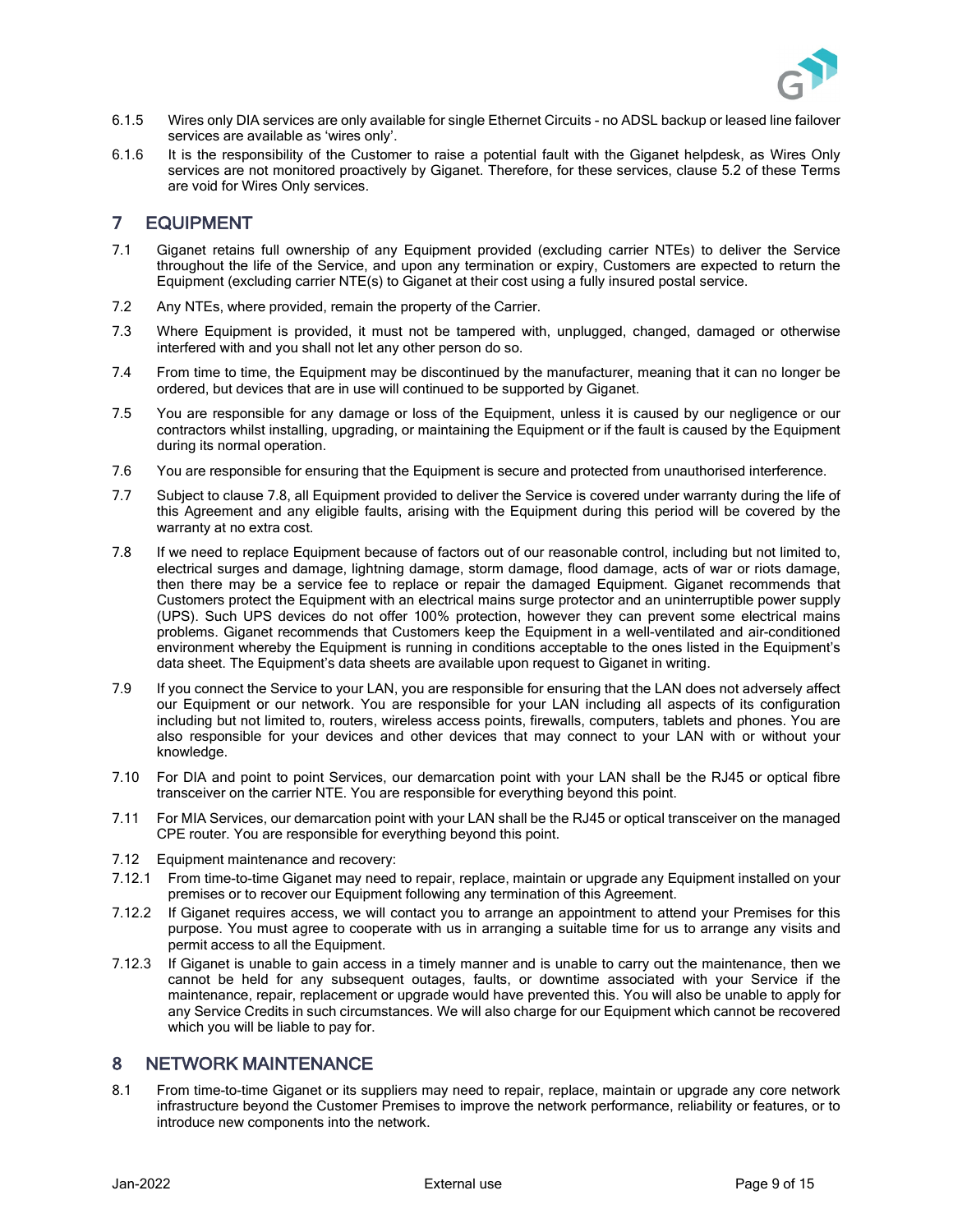

- 8.2 Giganet will make every reasonable effort to provide prior written notice of planned maintenance work by e-mail. It is your responsibility to make sure that these e-mails can be received from us and that you are aware of when this maintenance occurs. Maintenance windows are usually between 00:01 and 06:00 UK local time where the actual work will be carried out and thus interruption of Service may only last for a small proportion of this time. Although a large window is advertised for contingency, the work is often completed much sooner than this.
- <span id="page-9-0"></span>8.3 Sometimes Giganet or its suppliers may need to make emergency maintenance. This emergency maintenance may not be pre-planned and may need to be carried out immediately at any time of the day without any prior notice. We will always make best efforts to pre-warn of any interruption of Service if we are the cause of it, however for emergency works, this may not be possible.
- 8.4 Any Service Levels defined in claus[e 5](#page-4-0) during any pre-planned maintenance of any kind are not applicable and no Service Credits shall apply in relation to any such Service Level failures.

#### 9 UPGRADES/DOWNGRADES AND CHANGES OF SERVICE REQUESTED BY THE **CUSTOMER**

- 9.1 Upgrades and downgrades to the Service shall be made using the Giganet Ethernet Circuit variation agreement order form, a copy of which shall be made available to you upon request.
- <span id="page-9-1"></span>9.2 If not stated in these Terms, a new Minimum Period equal to the initial Minimum Period is applicable to the upgraded/downgraded Service after the changes have taken affect.
- <span id="page-9-2"></span>9.3 For the avoidance of doubt, if there are twelve (12) or less months remaining on the Minimum Period of the Service, and the Giganet Ethernet Circuit Variation Agreement states that there is no change to the Minimum Period, then the new Minimum Period for the Service subsequent to the changes taking effect shall be at least twelve (12) months.
- 9.4 During the Minimum Period upgrades requirements may be agreed at Giganet's prevailing rates for the applicable services. CDR Downgrades are not permitted.

### 10 FAIR AND ACCEPTABLE USAGE POLICY

10.1 Your use of our Service is governed by our Fair and Acceptable Use Policy which incorporated into these Terms by reference. You must abide by and agree to the terms set out in this policy.

### 11 ETHERNET INTERNET CIRCUIT TECHNICAL DETAILS

- 11.1 Public IPv4 addresses:
- 11.1.1 Each suitable Circuit will receive up to 8 routed public IPv4 addresses in the form of a routed /28 subnet. This range is allocated using BGP through a /30 or /31 point to point IP link.
- 11.1.2 Additional quantities of public IPv4 addresses are available upon application at Giganet's prevailing rates.
- 11.1.3 Please note that if you regrade the quantity of public IPv4 addresses, we may need to reallocate your original IPv4 range(s) as it may not be possible to incorporate your existing IPv4 address.
- 11.1.4 If your connection is disconnected or terminated, your IPv4 address may be reallocated.
- 11.1.5 We shall grant you non-exclusive use of each public IPv4 address we assign to your service subject to RIPE NCC.
- 11.1.6 Due to RIPE NCC's requirements, you will not own your assigned public IPv4 addresses.
- 11.1.7 Sometimes we may need to change a Customer's assigned public IPv4 address(es) due to network configuration changes or where we are required to by RIPE NCC guidelines. We shall provide prior written notice where we are required to change your IPv4 address so you can make sufficient provisions to change any DNS records or update any services that require knowledge of your public IP address.
- 11.1.8 Due to the worldwide shortage of public IPv4 address, Customers requiring more than 8 public addresses will be required to make a sufficient justification for their needs of multiple IPs. Customers will be encouraged to use Network Address Translation (NAT) and share services with Port Address Translation (PAT) on single IP addresses.
- 11.2 Public IPv6 addresses will also be provided as required by the Customer.
- 11.3 Reverse DNS: Some Customers may require a reverse delegated record, herein called rDNS or reverse DNS, for the IPv4 address assigned to their Service. Giganet will allow Customers to request an rDNS record be applied only if the domain name DNS A-record is pointing to the IP address whose rDNS record needs applying.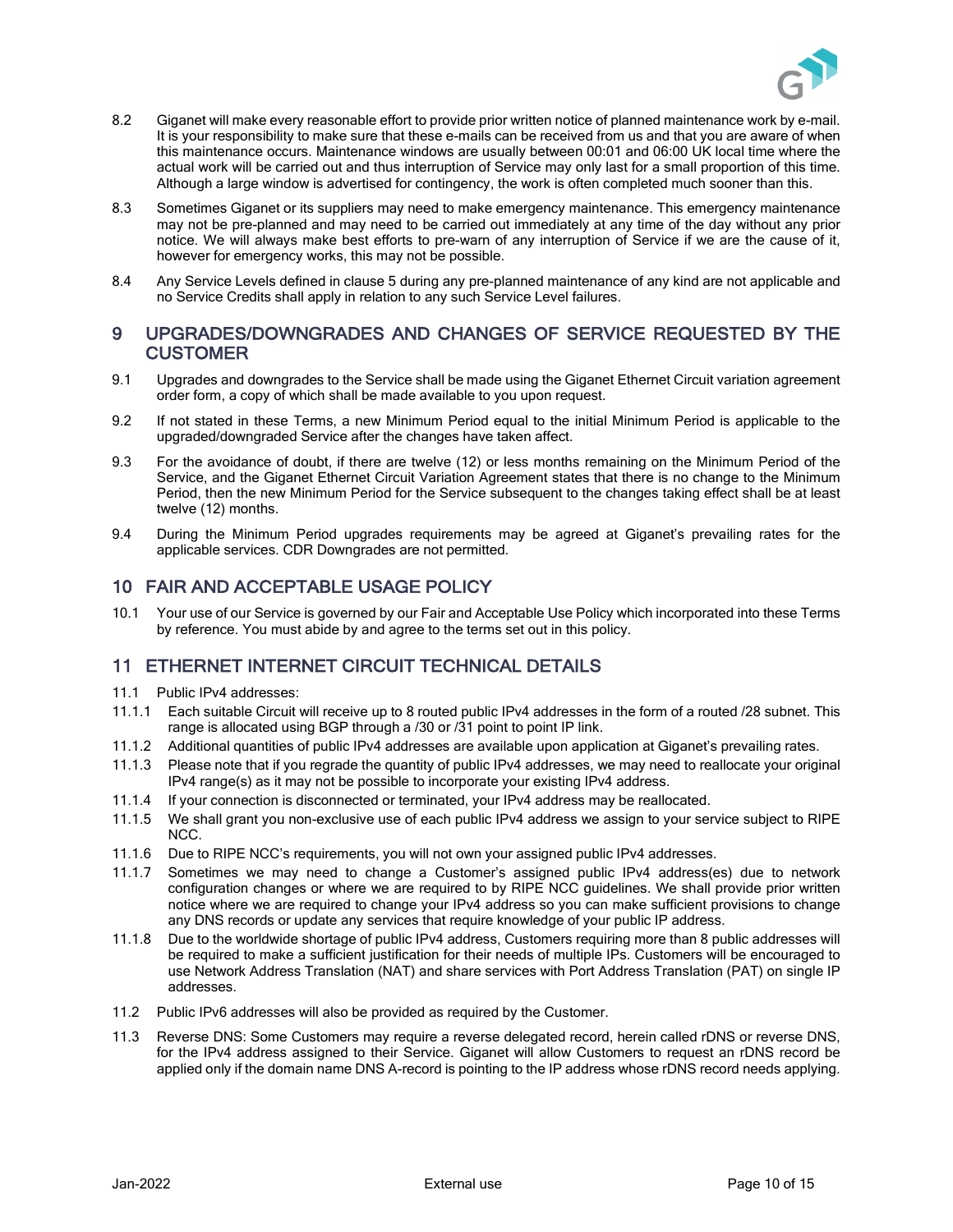

# 12 PAYMENT TERMS

- 12.1 You have a responsibility to pay the Charges for the Services you are receiving from Giganet. Some Charges are payable in advance of the Service going live while others are payable from the day that the Service goes live. Recurring Charges (MRC) will be collected in advance, while one-off fees will be collected in arrears.
- 12.2 Our Charges include the following fees:
- 12.2.1 Monthly Recurring Charge (MRC): A recurring Charge, paid monthly in advance for the provision of your monthly Service. The first payment will be pro-rated from the time of connection to the end of the month.
- 12.2.2 Connection/Installation fee: A one-off charge, paid at the time of activating your account unless your installation charge has been amortised into the monthly service fee or where a specific promotion has provided a "free installation".
- 12.2.3 Excess Construction Charges (ECCs): Where Excess Construction Charges have been identified to deliver the Service, a one-off, in advance charge for the ECCs is applicable. This is due immediately after the Customer has accepted the ECCs and prior to the service going live.
- 12.2.4 CPE Service Fee: These are payable if Giganet needs to replace or repair your CPE device(s) due to faults caused by MBORC or where the fault was caused by the actions of the Customer.
- 12.2.5 NTE Service Fee: These are payable if the Carrier needs to replace or repair your NTE device(s) due to faults caused by MBORC or where the fault was caused by the actions of the Customer.
- 12.2.6 Cancellation fee: These are payable in the event of any cancellation of this Agreement by you after we have received your signed Order and prior to the end of the Minimum Term or any subsequent new Minimum Term as applicable.
- 12.2.7 Reactivation fee: These are payable if your account has been suspended because of failure to pay Giganet for the charges.
- 12.3 Giganet accepts payment for the Service only by direct debit. If direct debit is not available, we reserve the right to charge an additional administrator fee equal to 2.5% of the monthly recurring Service charge. We require payments for the last quarter to be paid in advance as a security deposit throughout the Minimum Term. If your account details change, you must notify Giganet immediately to ensure continuity of your Service.
- 12.4 Our billing date for invoices is the 1st of the month and collection via direct debit is usually made on the 16th of the month, or the next working day after the 16th of the month.
- 12.5 Giganet will email you a new invoice in the first week of each month and you are responsible for viewing and storing local copies of these invoices.
- 12.6 You must pay Giganet all sums due to Giganet in full and you cannot deduct or withhold any part of the sums you owe us, except as permitted by law.
- 12.7 Interest may be charged by Giganet if you do not pay us in full by the due date. Giganet may charge you interest on any overdue payments from the date you should have paid until Giganet receives full payment of the amount you owe us including full interest (whether before or after judgement) at the rate of 5% per month above the HSBC base rate.
- 12.8 Please be advised that in the event of Giganet not receiving full payment for services provided, Giganet have the right to suspend or terminate your Services and take any steps necessary to recover the amount due and any cancellation fee (including any costs incurred collecting the funds owed).
- 12.9 All service prices shown are exclusive of VAT at the prevailing rate, and our invoices show VAT payable as a separate item on each invoice.

# <span id="page-10-0"></span>13 MOVING SERVICES BETWEEN ADDRESSES

- 13.1 If you are moving address and your new address is in an area that's covered by Giganet's, its supplier and its carrier, then the Services will simply be moved to your new address. Such moves are called "B-end shifts".
- 13.2 A new connection fee will need to be paid. This fee can be quoted prior to the move Order. Please contact your Giganet representative for more information.
- 13.3 Sometimes, especially if the area is more poorly connected than the previous location, the MRC may increase. Again, this fee can be quoted prior to the move Order.
- 13.4 B-end shifts cannot occur during the initial twelve (12) months of a Service being live. Services can only be moved after the first twelve (12) months have elapsed.
- 13.5 If Giganet is unable to move the Service to the new address location due to its own, or its supplier's or Carrier's lack of service availability, then our standard cancellation terms will apply if the Service is not required to stay.
- <span id="page-10-1"></span>13.6 Ethernet move orders are subject to Giganet's Ethernet Circuit Variation Agreement.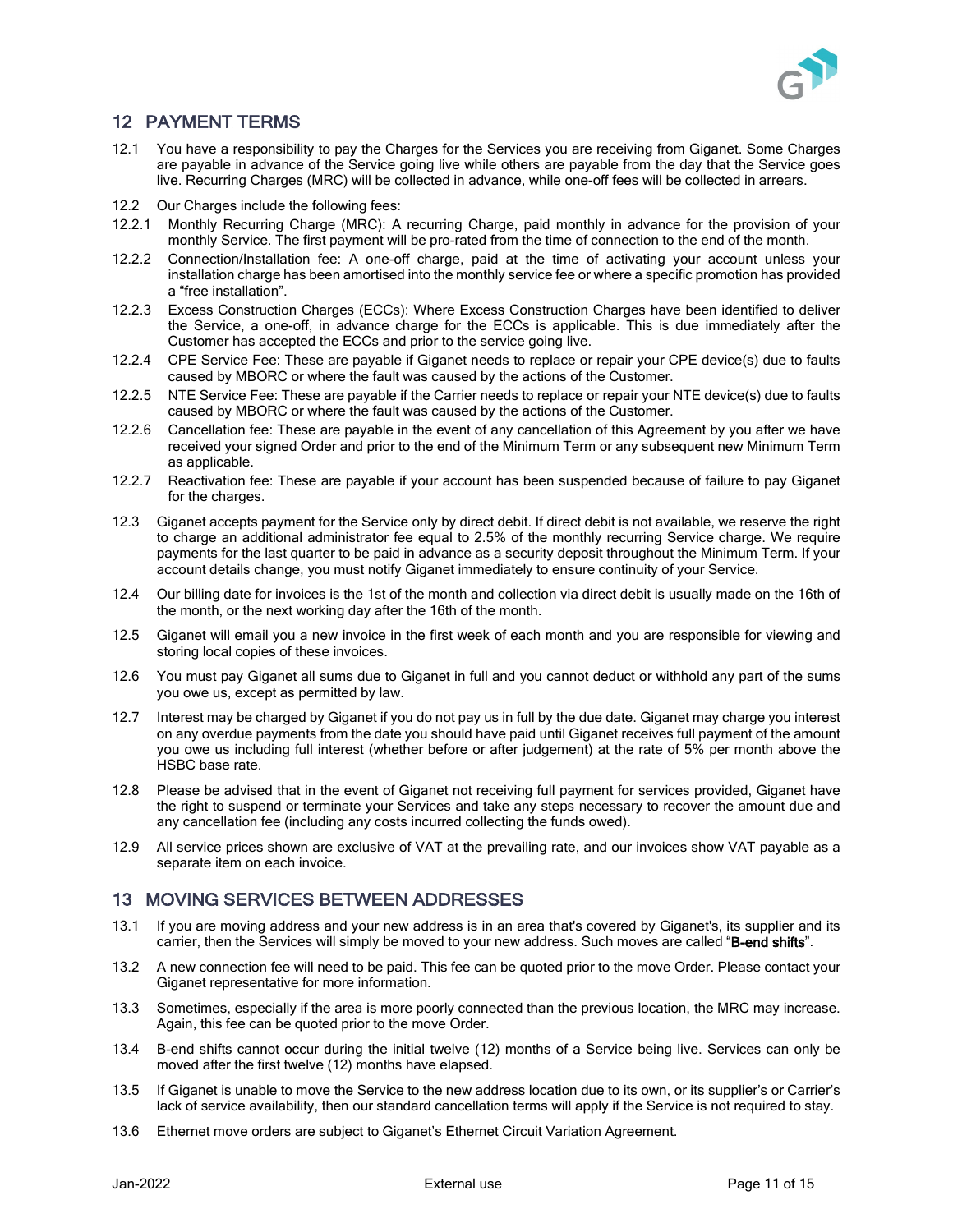

- 13.6.1 If not stated on this Agreement, a new minimum term equal to the initial minimum term is applicable to the moved Service after the Service goes live in the new location.
- 13.6.2 For the avoidance of doubt, if there are twelve (12) or less months remaining on the Minimum Period of the Service, and the Giganet Ethernet Circuit Variation Agreement states that there is no change to the Minimum Period, then the new Minimum Period for the Service subsequent to the move shall be at least twelve (12) months.

#### 14 MINIMUM PERIOD

- 14.1 Giganet standard Minimum Period for the Service is thirty-six (36) months from the Minimum Period date described in the Order or when the Services are connected whichever is the earlier.
- 14.2 At no point shall the initial Minimum Period be less than twelve (12) months
- 14.3 For the avoidance of doubt, if the Minimum Period is not listed on the Order form, then our standard Minimum Period of thirty-six (36) months shall apply from date of connection.
- 14.4 Please see clauses [9.2,](#page-9-1) [9.3](#page-9-2) and [13.6](#page-10-1) relating to any changes (if applicable) of the Minimum Period when changes of the Service during the Minimum Period occur.

### 15 CANCELLATION/TERMINATION

- <span id="page-11-0"></span>15.1 Notice period: You are required to provide Giganet at least sixty (60) days' notice but no more than one hundred and twenty (120) days written notice of your intention to terminate these Terms before the end of the Minimum Period. If no written notice has been provided, then our Agreement will roll over automatically into a new annual period.
- <span id="page-11-1"></span>15.2 Early Cancellation Fee: Should you decide to cancel your Service before the end of the Minimum Period, you will have to pay for all of the remaining Charges until the end of the current Minimum Period, or the new annual period if the Agreement has rolled over. For the avoidance of doubt, if you cancel your Service after signature of our Agreement for any reason you will be liable in full for all the Service Charges as if the Service was installed and provisioned. We may offer a goodwill discount for early settlement of our subsequent invoice where settlement of such sums is received within thirty (30) days of the applicable cancellation. The only exception is associated to ECC's referenced in [3.8.](#page-3-0)
- 15.3 We may terminate this Agreement or suspend all or part of your Service if:
- 15.3.1 You or others misuse our Service (see our 'Fair and Acceptable Usage Polity').
- 15.3.2 You otherwise breach our terms.
- 15.3.3 You are persistently abusive or make threats, repeatedly cause a nuisance or annoyance or otherwise act illegally or inappropriate towards our staff or contractors.
- 15.3.4 You do not pay us, by the due date, any money you owe us.
- 15.4 Either party may terminate this Agreement by giving thirty (30) days written notice to the other:
- 15.4.1 If there has been a material breach of these terms by the other party and this isn't rectified within thirty (30) days of a written notice notifying of the breach;
- <span id="page-11-2"></span>15.4.2 If an event, outside our reasonable control, prevents us providing the Services for more than thirty (30) days;
- 15.4.3 If the other is unable to pay its debts (within the meaning of section 123 of the Insolvency Act 1986), becomes insolvent or bankrupt; or is subject to an Order or a resolution for its liquidation, administration, winding-up or dissolution (otherwise than for the purposes of a solvent amalgamation or reconstruction), makes an application to a court of competent jurisdiction for protection from its creditors generally, has an administrative or other receiver, manager, trustee, liquidator, administrator or similar officer appointed over all or any substantial part of its assets, enters into or proposes any composition or arrangement with its creditors generally, or is subject to any analogous event or proceeding in any applicable jurisdiction; or
- <span id="page-11-3"></span>15.4.4 by Giganet without cause at any time after any initial Minimum Period on sixty (60) days written notice.
- 15.5 If Giganet is entitled to suspend your Service then all Charges for your Service will remain payable by you notwithstanding such suspension. If Giganet is entitled to terminate your Service (other than in accordance with clauses [15.4.2](#page-11-2) and [15.4.4\)](#page-11-3), then Giganet will be entitled to charge you for the Charges which would have been payable to Giganet.

### 16 YOUR OBLIGATIONS

16.1 You agree that you will comply fully with your obligations under these Terms, and at all times: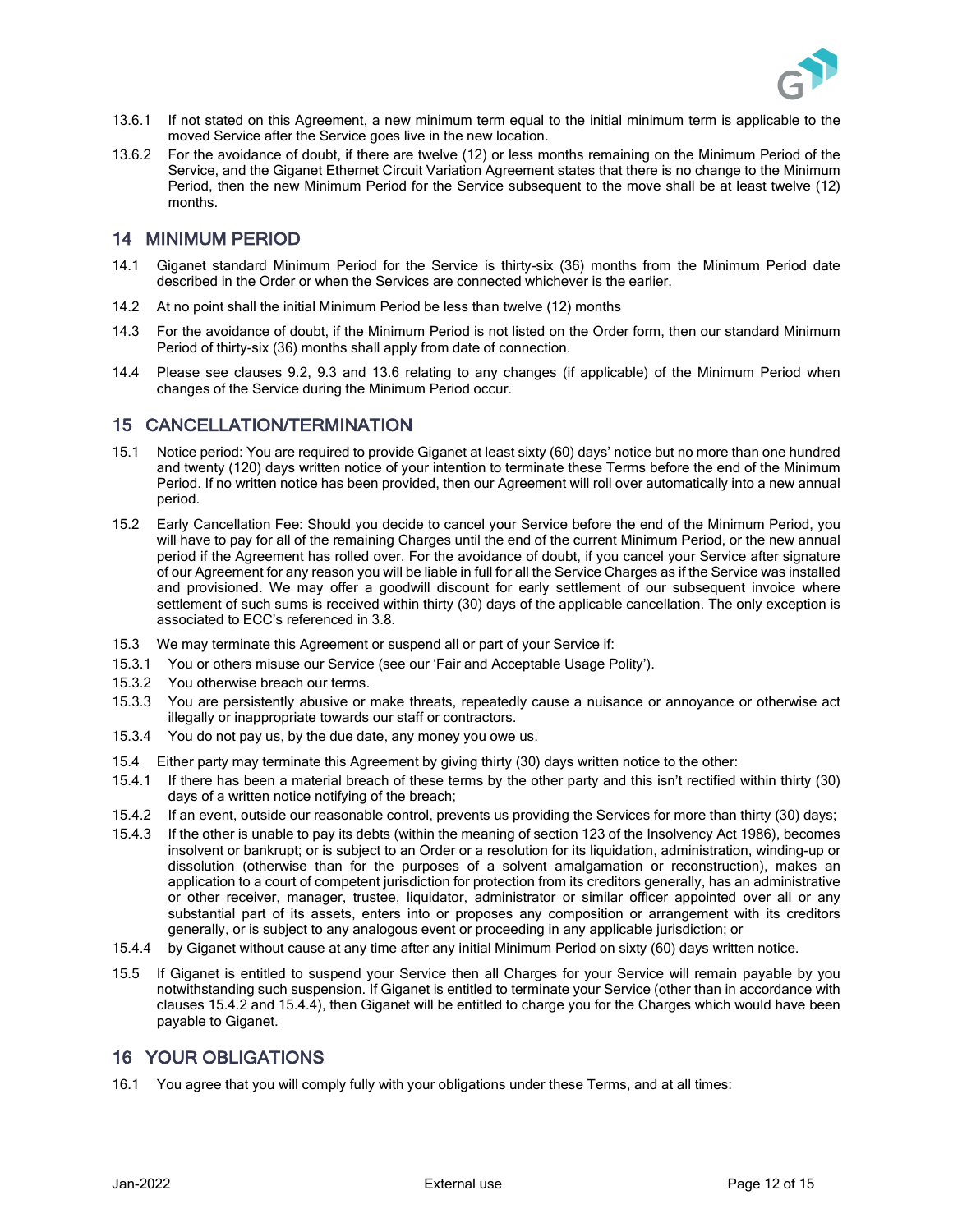

- 16.1.1 Comply with the terms set out in Giganet's "Fair and Acceptable Usage Policy";
- 16.1.2 Keep your security information safe and tell Giganet immediately if you become aware of any improper disclosure of your security information or unauthorised use of the Services through your account;
- 16.1.3 Provide accurate information to Giganet (especially during the Ordering process) and ensure that this information is always kept up to date and accurate;
- 16.1.4 Ensure that your equipment and software complies with all applicable laws and standards and that you have any necessary licenses before you use it to connect to the Giganet network and ensure that your equipment and software is compatible with our Equipment;
- 16.1.5 Only you control the content you upload or download using the Giganet network. We have no responsibility for any such content;
- 16.1.6 Comply with these Terms and any reasonable instructions Giganet gives you;
- 16.1.7 Indemnify Giganet against all losses, liabilities, reasonable costs (including legal costs) and reasonable expenses which Giganet may incur as a result of any third-party claims against Giganet arising from, or in connection with your misuse of the Services or breach of these Terms or out Agreement;
- 16.1.8 From time to time, Giganet may (without notice to you) review, record or check your use of Giganet's Services where Giganet is required to do so to ensure compliance with any laws or regulations or where ordered to do so by any court or other body or authority with the power to require such monitoring and for our own internal purposes to ensure compliance with these Terms and the 'Fair and Acceptable Usage Policy'.

### 17 LIABILITY

- <span id="page-12-0"></span>17.1 We do not restrict or exclude any liability to you for death or personal injury resulting from our negligence, fraud or any of our liabilities which we cannot legally exclude.
- 17.2 Apart from as set out in clause [17.1](#page-12-0) we will not be liable to you under the Agreement for:
- 17.2.1 any fault in any Equipment caused by tampering or negligence (unless caused by us), your failure to follow our reasonable instructions or to comply with any of the terms of our Agreement;
- 17.2.2 any loss or damage caused by viruses or unauthorised use of, or attempts to access the Services or Equipment;
- 17.2.3 any loss of business, contracts, profits, anticipated savings, reputation, or revenue;
- 17.2.4 any other matter which is not due to our fault or neglect;
- 17.2.5 your use of equipment or software that we have not supplied to you in order for you to access our Services;
- 17.2.6 any loss or corruption of data; or
- 17.2.7 any special, indirect or consequential or losses, whether arising in tort (including negligence) breach of statutory duty or otherwise and whether or not foreseeable.
- 17.3 You acknowledge that the internet is separate from the Services and that use of the internet is at your own risk and subject to applicable laws. We have no responsibility for any goods, Services, information, software, or other materials which you may obtain from a third party when using the internet and we will not be liable for any loss, costs or damages incurred by you in any dealings you may have with other individuals or organisations while using the Services.
- 17.4 Whilst we try to ensure that the Services are of a high quality, we do not give any guarantee that the Services will be uninterrupted or free from error. The performance of the Service will depend on a range of factors, including but not limited to Internet congestion, remote server demand and available bandwidth. We may suspend or terminate their connection to the Services where necessary for commercial, technical or other reasons due to a third-party network or service provider. You agree that suspension or termination will not constitute a breach by us of the Agreement and that the Services are provided on an "as is" basis without guarantee of any kind.
- <span id="page-12-1"></span>17.5 Subject to clauses [17.1](#page-12-0) - [17.5,](#page-12-1) our maximum aggregate liability to you under our Agreement for physical damage to property whether caused by tort (including negligence), breach of contract, misrepresentation or breach of statutory duty shall not exceed £50,000 in respect of any one incident or series of connected incidents.
- 17.6 Apart from clauses [17.1](#page-12-0) [17.5,](#page-12-0) our maximum aggregate liability under our Agreement whether arising due to tort (including negligence), breach of contract, misrepresentation or any other legal liability in connection with or related to the subject matter of this Agreement shall in no circumstances exceed to the higher of 125% of the Charges paid by you to Giganet in accordance with this Agreement, or £1,000.

## 18 PERSONAL DATA

18.1 This clause will apply to the extent that we process personal data on the Customer's behalf in the course of providing the Services under this Contract. For the purpose of this clause the terms "controller", "data processor", "personal data" and "processing" have the meaning set out in data protection legislation. "Data protection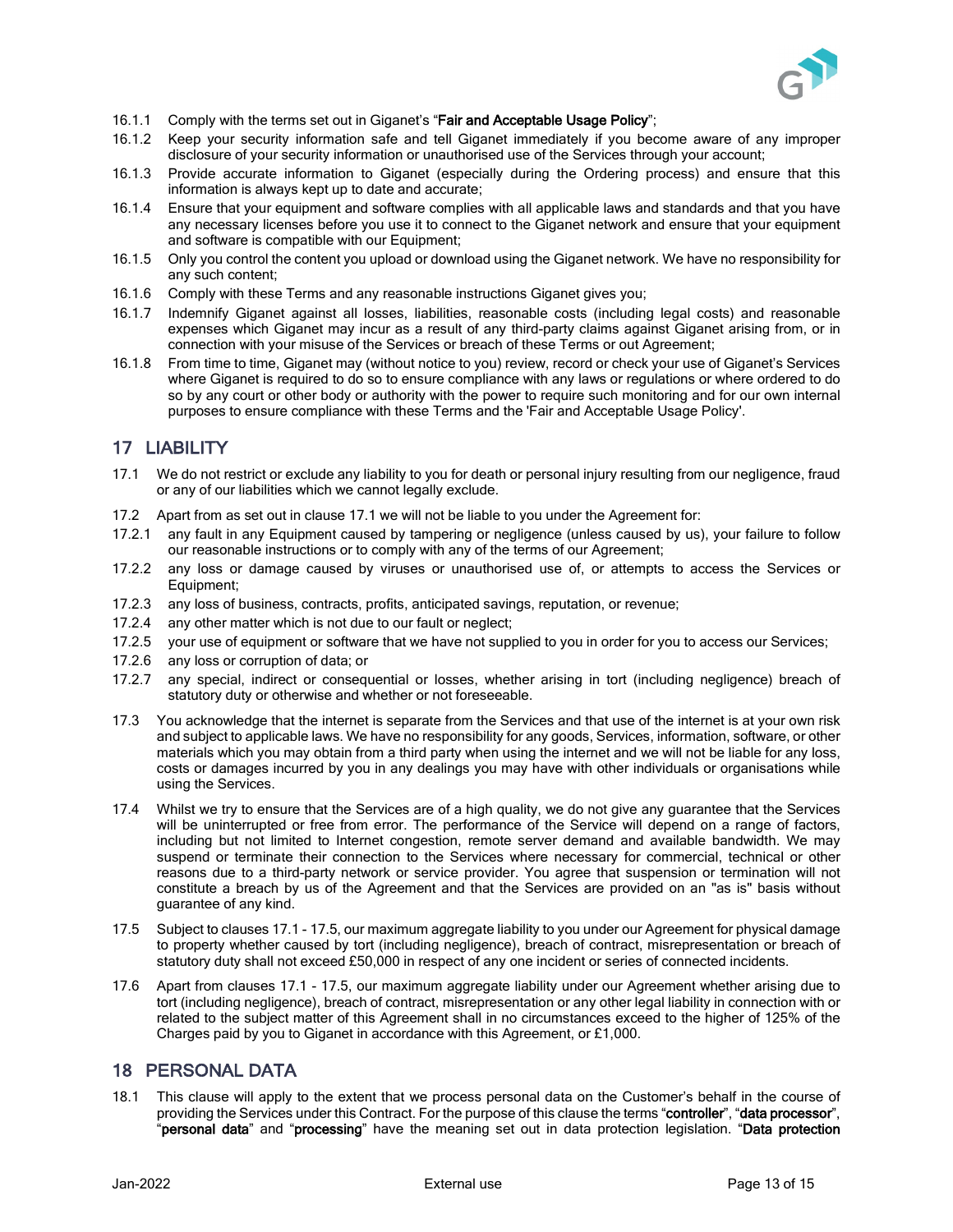

legislation" means any applicable law relating to the processing, privacy and use of personal data, as applicable to the data controller, the data processor or the service, including the Data Protection Act 1998 and the Privacy and Electronic Communications (EC Directive) Regulations 2003 and any laws or regulations implementing UK GDPR or the ePrivacy directive and the GDPR. "e-Privacy directive" means the Directive 2002/58/EC of the European Parliament and of the Council of 12 July 2002 as implemented into United Kingdom law, "model contract clauses" means the standard clauses approved by the European Union or the UKs ICO for use when personal data is transferred outside of the European Economic Area and "UK GDPR" means Directive 95/46/EC of the European Parliament and of the Council of 24 October 1995 as transposed into United Kingdom law.

- 18.2 You will be the data controller of the personal data that is provided to us for processing under this Agreement and we will act as a data processor on your behalf.
- 18.3 Under this Agreement, you will be responsible for:
- 18.3.1 complying with all data protection legislation in respect of your use of our Services, your processing of the personal data and any processing instructions you give us.
- 18.3.2 ensuring you have the right to collect, provide access to or transfer the personal data to us for processing under this Agreement.
- 18.3.3 ensuring that you will not disclose (or permit any data subject to disclose) any special categories of data to us for processing.
- 18.4 We will process the personal data to the extent necessary to provide the Services and in accordance with your reasonable instructions (including the reasonable instructions of any users accessing the service on your behalf) as set out in this Agreement or otherwise in writing, and in doing so we will comply with the data protection legislation.
- 18.5 We will ensure that any of our personnel authorised to process the personal data will be subject to a duty of confidentiality.
- 18.6 We will take the following security measures:
- 18.6.1 implement appropriate technical and organisational measures to protect the personal data from accidental or unlawful destruction, loss, alteration, unauthorised disclosure or access (a data breach).
- 18.6.2 Upon becoming aware of a data breach, notify you without undue delay.
- 18.6.3 We will make reasonable efforts to identify the cause of the data breach and to take such steps as Giganet deems necessary and reasonable to mitigate the effects of such data breach, to the extent that such steps are within Giganet's reasonable control.
- 18.7 We will make reasonable efforts to provide such information as you may reasonably require to enable you to fulfil any data breach reporting obligations under UK GDPR.
- 18.8 You agree that Giganet may engage our group companies and third-party sub-processors (collectively subprocessors) to process personal data on Giganet's behalf, provided that:
- 18.8.1 we maintain an up-to-date list of sub-processors which will be available on request.
- 18.8.2 we impose on such sub-processors data protection terms that require them to protect the personal data to the standard required by data protection legislation.
- 18.8.3 we remain liable for any breach of the data protection legislation caused by our sub-processor when processing personal data under this Agreement.
- 18.9 We will not process or otherwise transfer any personal data outside the United Kingdom or the European Economic Area or to any international organisations unless it has appropriate assurances from that third party that the personal data will only be processed in compliance with data protection legislation (which will be satisfied and evidenced by us entering into a contract with that third party which contains the model contract clauses).
- 18.10 Taking into account the nature of the processing and information available to us, we will provide reasonable assistance to you to allow you to comply with your obligations in relation to: (i) security measures; (ii) notifying data breaches; and data privacy assessments.
- 18.11 We will be entitled to recover our reasonable costs of providing such assistance to you.
- 18.12 We will make available to you all information reasonably requested by you in writing to demonstrate our compliance with the obligations set out in this clause, and Giganet will contribute to audits, including inspections, to verify compliance with such obligations conducted by you or an independent third-party auditor acting under your direction. Such audits or inspections may take place no more than once per calendar year and will be at your cost. You will give us not less than 30 days' prior written notice of any such audit or inspection, and such audit or inspection which will be carried out during our normal working hours with minimal disruption to our business.
- 18.13 Upon expiry or termination of this Agreement, we will, at your request, delete or return to you the personal data processed under this Agreement, unless storage is required by law.